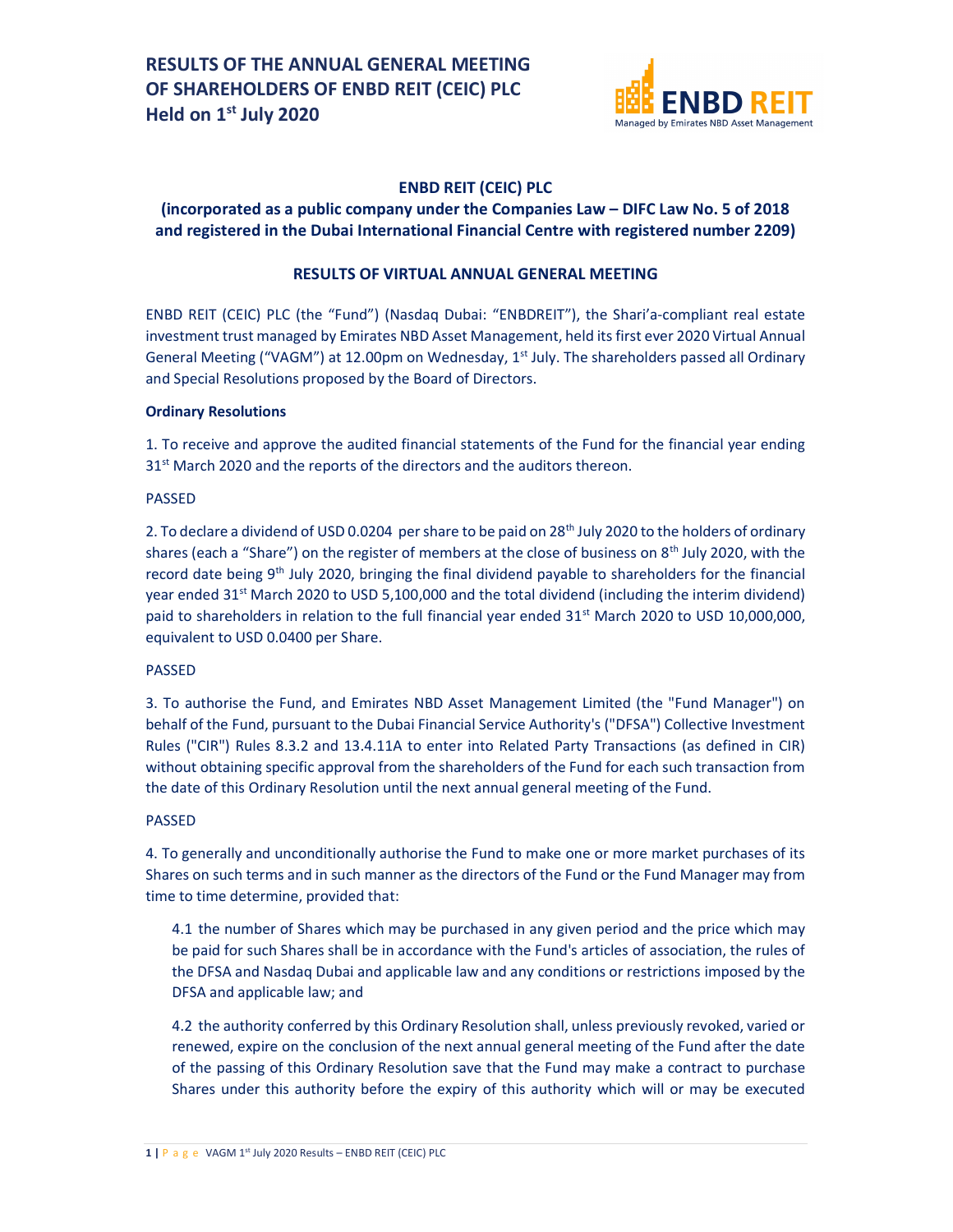## RESULTS OF THE ANNUAL GENERAL MEETING OF SHAREHOLDERS OF ENBD REIT (CEIC) PLC Held on 1<sup>st</sup> July 2020



wholly or partly after the expiry of the authority and may make a purchase of Shares in pursuance of any such contract as if such authority has not expired.

PASSED

5. To re-appoint Tariq Abdulqader Ibrahim Abdulqader Bin Hendi as director of the Fund.

#### PASSED

6. To re-appoint Mark Edward John Creasey as director of the Fund.

## PASSED

7. To re-appoint Khalid Abdulkareem Ismaeil Ali Alfaheem as director of the Fund.

## PASSED

8. To re-appoint Ali Rashid Humaid Almazroei as director of the Fund.

## PASSED

9. To re-appoint Khalid Abdulkareem Ismaeil Ali Faheem, Sophie Anita Llewellyn and Christopher Brian Seymour as members of the Investment Committee of the Fund until the conclusion of the next annual general meeting of the Fund.

#### PASSED

10. To appoint Deloitte & Touche (M.E.) as the auditor of the Fund to hold office until the conclusion of the next annual general meeting of the Fund, or at an earlier date should the shareholders resolve to change the auditors pursuant to a proposal by the board of directors of the Fund (the "Board"), and authorise the Board (or a committee thereof) to agree the remuneration of the auditors of the Fund.

## PASSED

## Special Resolutions

11. That the nominal share price of each Share of the Fund is reduced from US\$0.80 per Share to US\$0.001 per share (or as otherwise set out in this resolution) at such time as the Fund Manager or the directors of the Fund deems appropriate, such that the nominal value of the authorised share capital of the Fund will decrease from US\$400,000,000 to US\$500,000 (and the currently issued share capital of the Fund will decrease from US\$200,000,000 to US\$250,000) subject to the approval of the courts and the completion of the relevant procedures set out in the Companies Law, provided that if the courts require that a higher amount of minimum share capital is maintained by the Fund that the Board shall be authorized to reduce the nominal share price of each Share to such higher amount ("Capital Reduction"), be and is hereby approved and the Fund Manager or the directors of the Fund (or any person so authorised by the directors of the Fund) be and are hereby authorised to take all actions reasonable or necessary to effect such Capital Reduction, and that the Fund Manager or the directors of the Fund are authorised to: (i) distribute all or part of such reduced share capital amount from time to time at its discretion or take such other action including but not limited to creating or transferring amounts (in whole or in part) to a distributable reserve, all or part of the amount of which may be distributed at any time to shareholders by way of as permitted by law, applied for the payment of any purchase of shares in the Fund, transferred to the retained earnings of the Fund or used for any